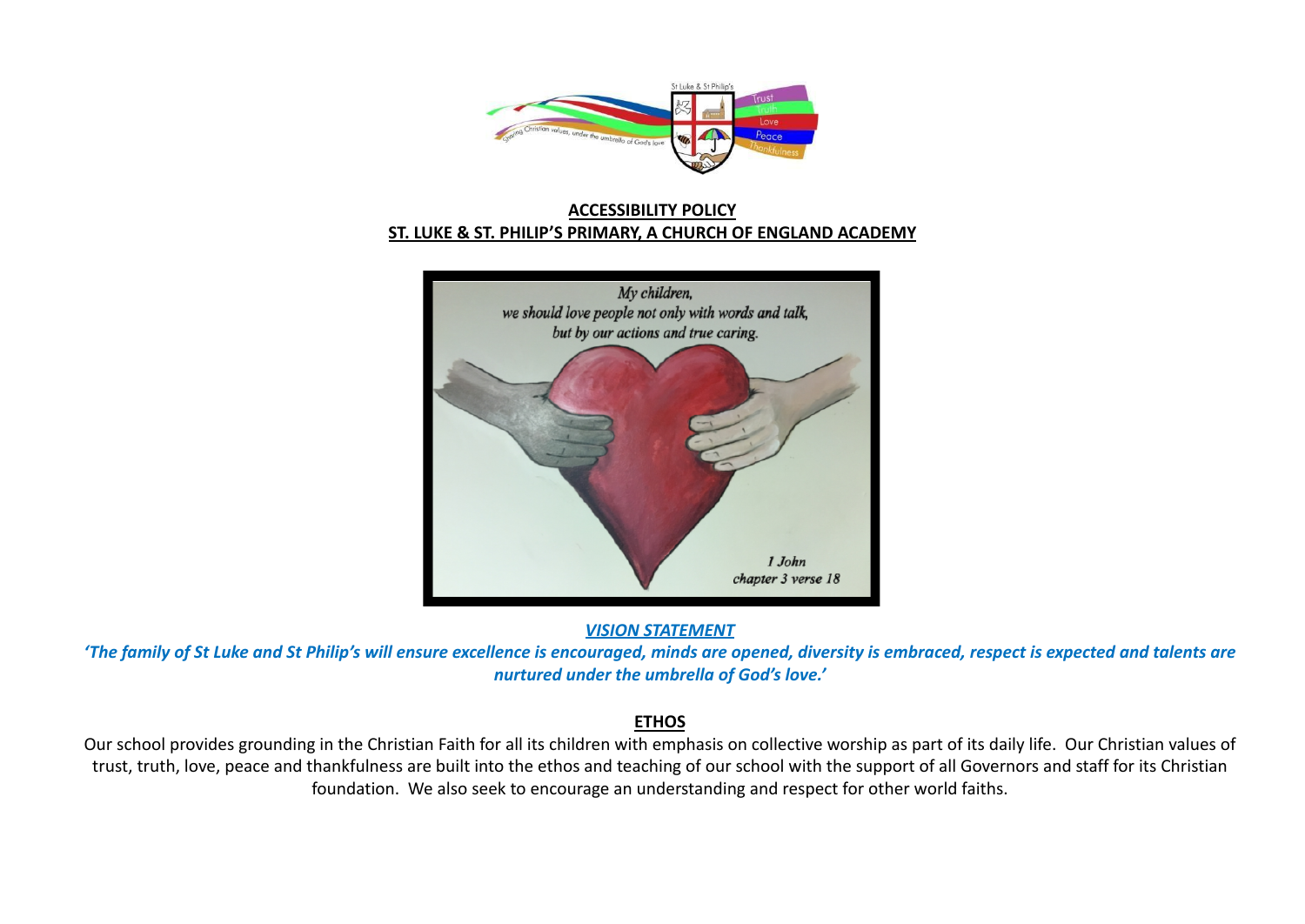#### **CHRISTIAN SCHOOL VALUES**





#### **DOCUMENT PURPOSE**

This policy reflects the values of St. Luke and St. Philip's Primary School in relation to the access of all children including children with special educational needs and disabilities in this school. It is consistent with the school's agreed aims and objectives and sets out a framework within which teaching and support staff can operate.

#### **Introduction**

Paragraph 3 of schedule 10 to the Equality Act 2010 states that the Governing Body must prepare an Accessibility Plan which will:

- Increase the extent to which disabled pupils can participate in the school's curriculum
- Improve the physical environment of the school for the purpose of increasing the extent to which disabled pupils are able to take advantage of education and benefits facilities or services provided or offered by the school, and improve the delivery to disabled pupils of information which is readily accessible to pupils who are not disabled.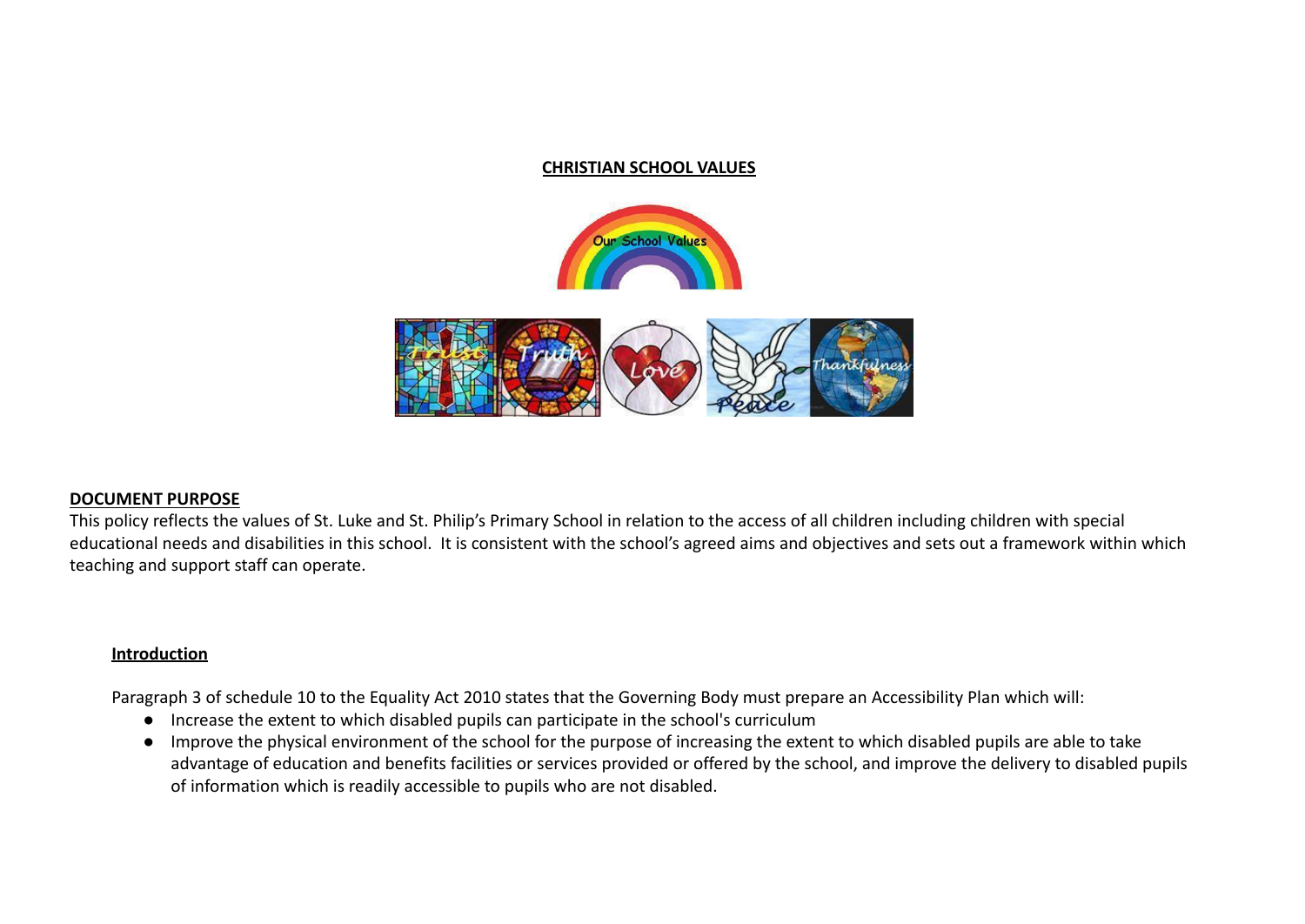Since September 2002, the Governing Body has had three key duties towards disabled pupils, under Part 4 of the DDA:

- not to treat disabled pupils less favorably for a reason related to their disability;
- to make reasonable adjustments for disabled pupils, so that they are not at a substantial disadvantage;
- to plan to increase access to education for disabled pupils.

### **Current Accessibility Arrangements:**

This Accessibility plan has been developed in consultation with staff and governors of the school and covers the period from September 2021 – September 2024.

### Admissions:

The Governors are committed to the principle of all children having equal rights of access, if this can reasonably be provided. The admission of a child with Special Educational Needs and Disabilities (SEND) to the School will be conditional upon:

- The parents'/carers' full disclosure to the School of the child's disability. Appropriate planning by the School, including requests for additional funding, are dependent upon the School having access to all the relevant information
- Following the procedures which are set out in any school policies relating to SEND e.g. Assessing Children's Educational Needs
- The availability of appropriate facilities within the school. These include both physical facilities and reasonable curricular provision
- Agreement about the stages for which entry is being offered. In particular, transition from Primary to Secondary will be dependent upon a review of the child's needs and the evaluation of any difficulties which the child may have in accessing an appropriate education
- Acceptance by the parents/carers that some educational opportunities, which take place off- site may not be available. The above conditions will also apply, if a disability develops during the course of a child's education in Primary School.

### **Access to Buildings and Classrooms**

| In the main, all areas of the<br>school are accessible by all | <b>Features</b> |
|---------------------------------------------------------------|-----------------|
| children and their parents.                                   |                 |
| These areas are detailed as                                   |                 |
| follows:uilding                                               |                 |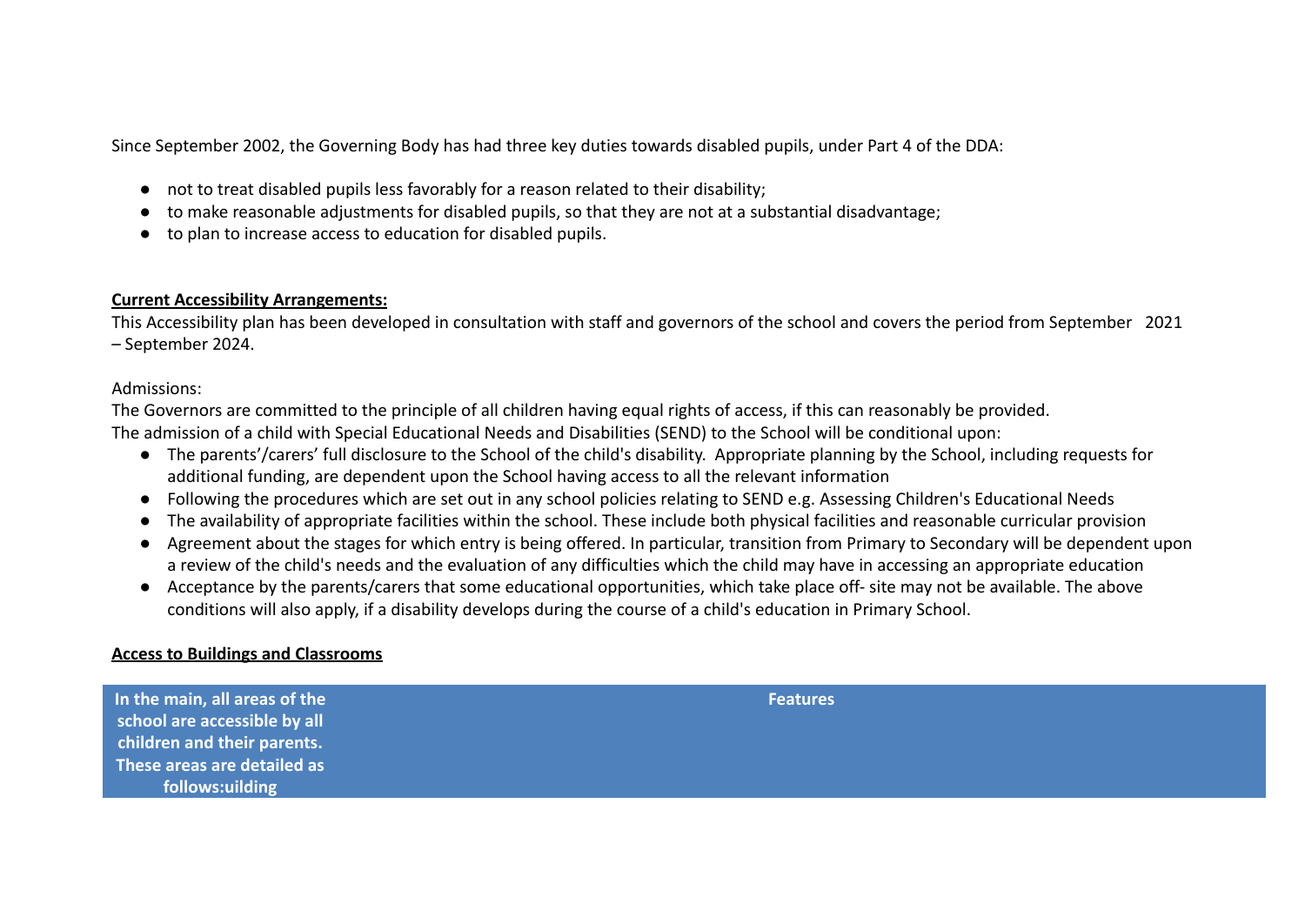| Main entrance                        | Entrance to the building allows for easy wheelchair access. A disabled toilet is installed.                                                                                                                                                                                                                                                                                                                                       |
|--------------------------------------|-----------------------------------------------------------------------------------------------------------------------------------------------------------------------------------------------------------------------------------------------------------------------------------------------------------------------------------------------------------------------------------------------------------------------------------|
| <b>EYFS/Reception</b>                | Access points are flat allowing for easy wheelchair access. Classroom entrances have flat floor entrances and wide doors<br>with low handles. A disabled toilet is installed.                                                                                                                                                                                                                                                     |
| Key Stage 1<br><b>Year 1 &amp; 2</b> | Entrance to the classroom is via the fire door through the Farmyard or through the infant resource area. Both entrances<br>allow for wheelchair access. Classroom entrances have flat floor entrances and wide doors with low handles. The nearest<br>disabled toilet is located in the main entrance.                                                                                                                            |
| Hall                                 | Access to the hall is via either the KS2 resource area or main reception entrance. The hall fire door is used in the morning<br>only for Breakfast Club. This is wide enough to accommodate wheelchair users. Access to Kitchen Server is clear and<br>suitable for wheelchair bound pupils.                                                                                                                                      |
| Key Stage 2                          | Access to all KS2 classrooms is accessible via the back entrance to the school through the junior cloakroom, from the<br>junior playground. In the event of a wheelchair user attending the school, school would have to review the access<br>through the cloakroom because at peak times the cloakroom is congested. Each junior class has a fire door which can be<br>used in emergencies to access the Key Stage 2 playground. |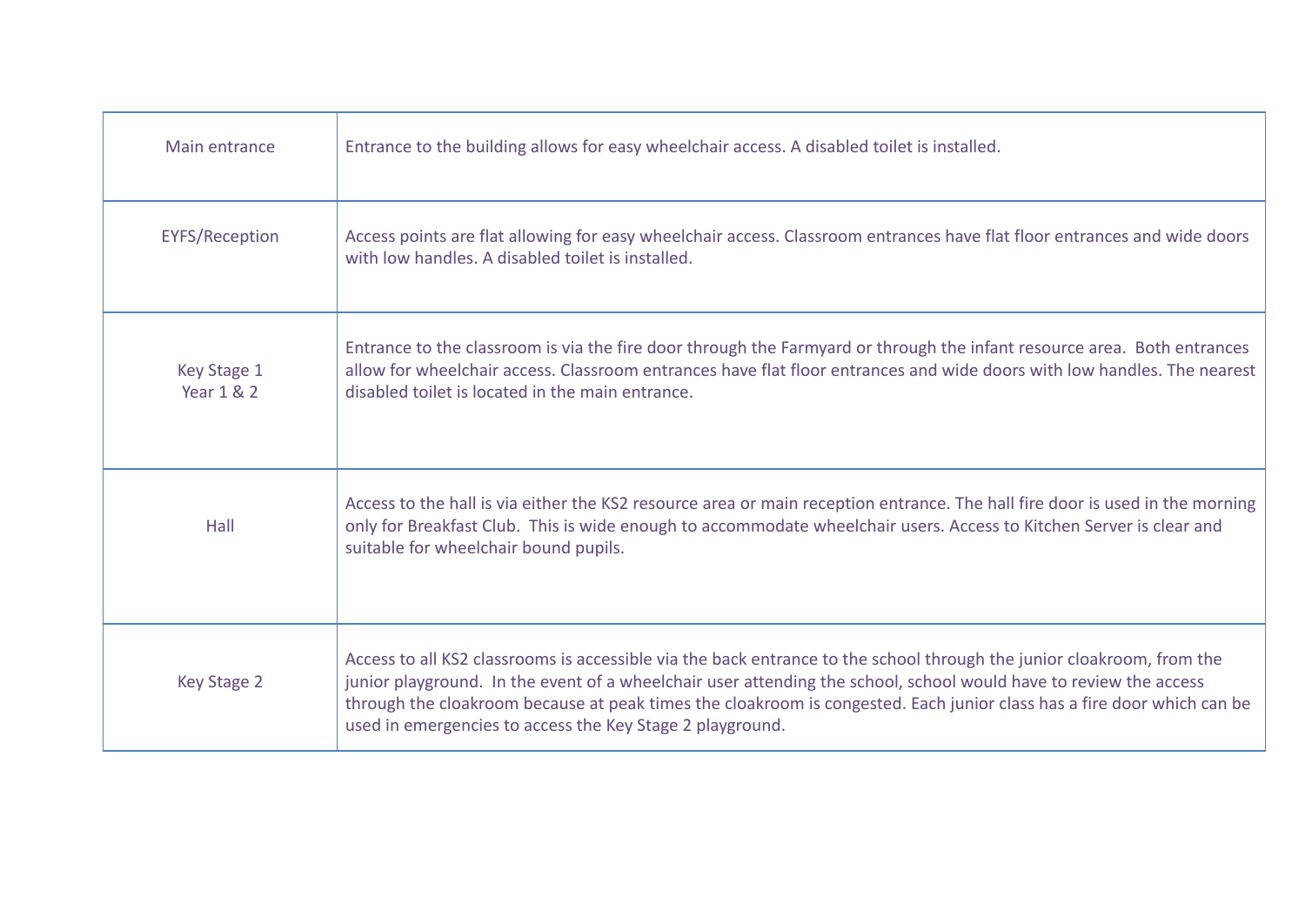| Playground | Available for all pupils. Access is available without the need to use steps. |
|------------|------------------------------------------------------------------------------|
|------------|------------------------------------------------------------------------------|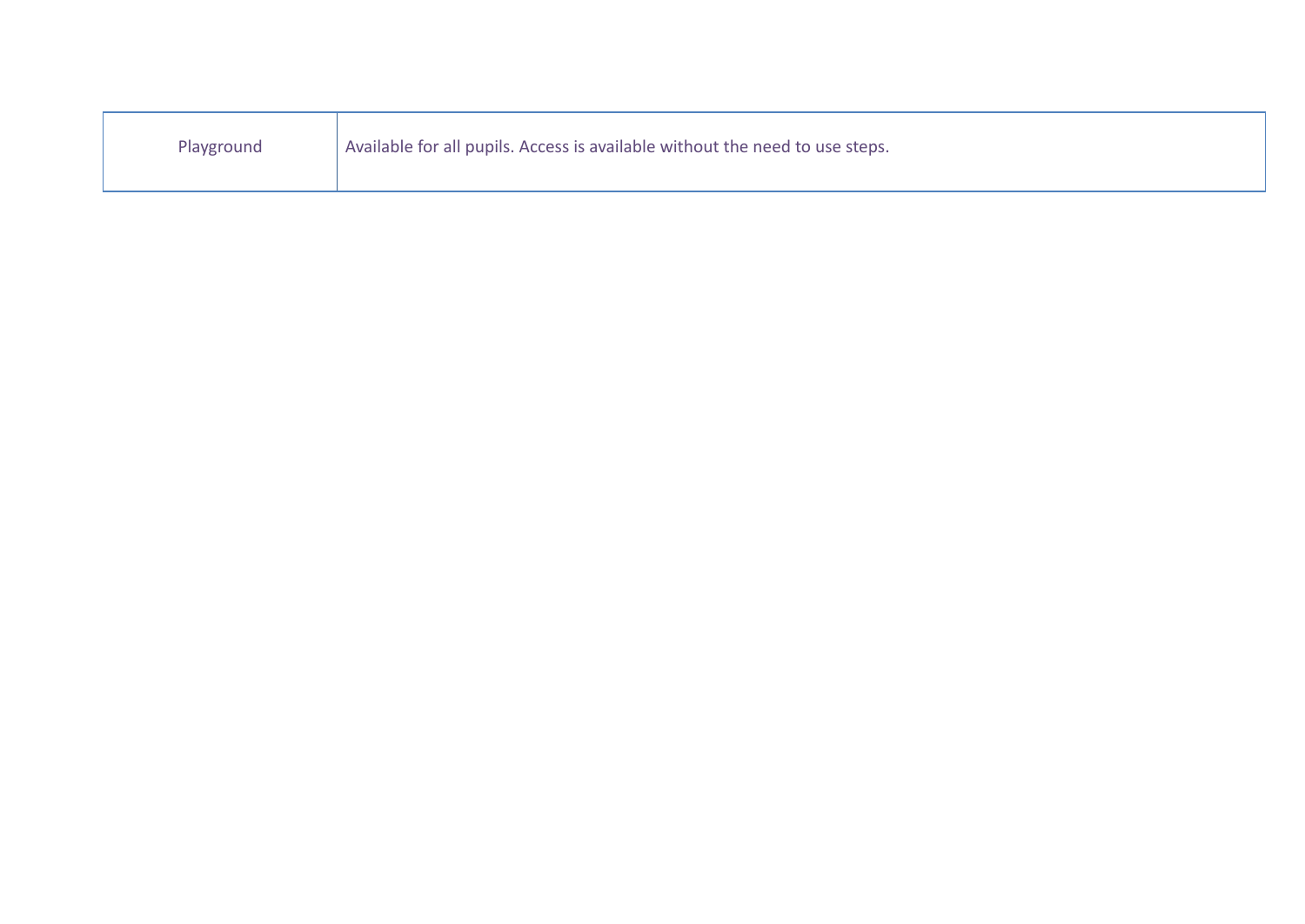### **Evacuation Procedures**

The schools Fire and Evacuation procedures lay down basic procedures for the safe efficient evacuation of the school buildings. These procedures will be adapted to meet the specific needs of an individual. Such procedures will be discussed with the pupil and parents and will be set out in the Individual Outcome Plan for the pupil.

### **Curriculum Access: Teaching, Learning and Assessment**

Our aim is that pupils with disabilities should as far as possible have access to a full and broad curriculum, similar to that followed by their peers. As a mainstream primary school we cannot replicate the range of support and resources that a local authority can provide. However, the school has successfully supported pupils with a range of disabilities - hearing and sight impairment, physical disability and learning difficulties of varying degrees. Decisions are taken on an individual basis following a full assessment of a child's needs. Such assessment is carried out within the terms of the school's SEND Policy and guidelines on assessing children who may have Special Educational Needs and disabilities.

Access to the curriculum is a key issue for consideration at the stage of admission, transition within the school or when a disability develops. The Individual Education Plan (IEP) or Education Health and Care Plan (EHC plan) for the pupil will address the issue, which will therefore be kept under constant review. Advice is sought from the appropriate national and local agencies. Support can come in a variety of formats through the school's staged intervention strategy.

- Input from specialist (external) teachers
- Technological enhancements ICT
- Adaptation of teaching materials

The School's IT network provides access to pupils in all locations. Effective use of these facilities can ameliorate difficulties of mobility and sight impairment in particular.

In constructing the school timetable the school will give sympathetic consideration to individual needs. Also, furniture, seating arrangements and the classroom used can be altered to facilitate access and learning. However, the location of specialist equipment may preclude some possibilities.

In conjunction with the School's INCO teachers will assess a pupil's need for support with assessment procedures. This will include both internal assessment procedures and external assessment such as those associated with National Tests or national qualifications.

The school's policy on Teaching and Learning incorporates advice for teachers on supporting disabled pupils. The school has an on- going program of staff development related to meeting the needs of different learners.

Specific training on the needs of pupils with hearing or sight impairment and those with specific learning difficulties is carried out as required.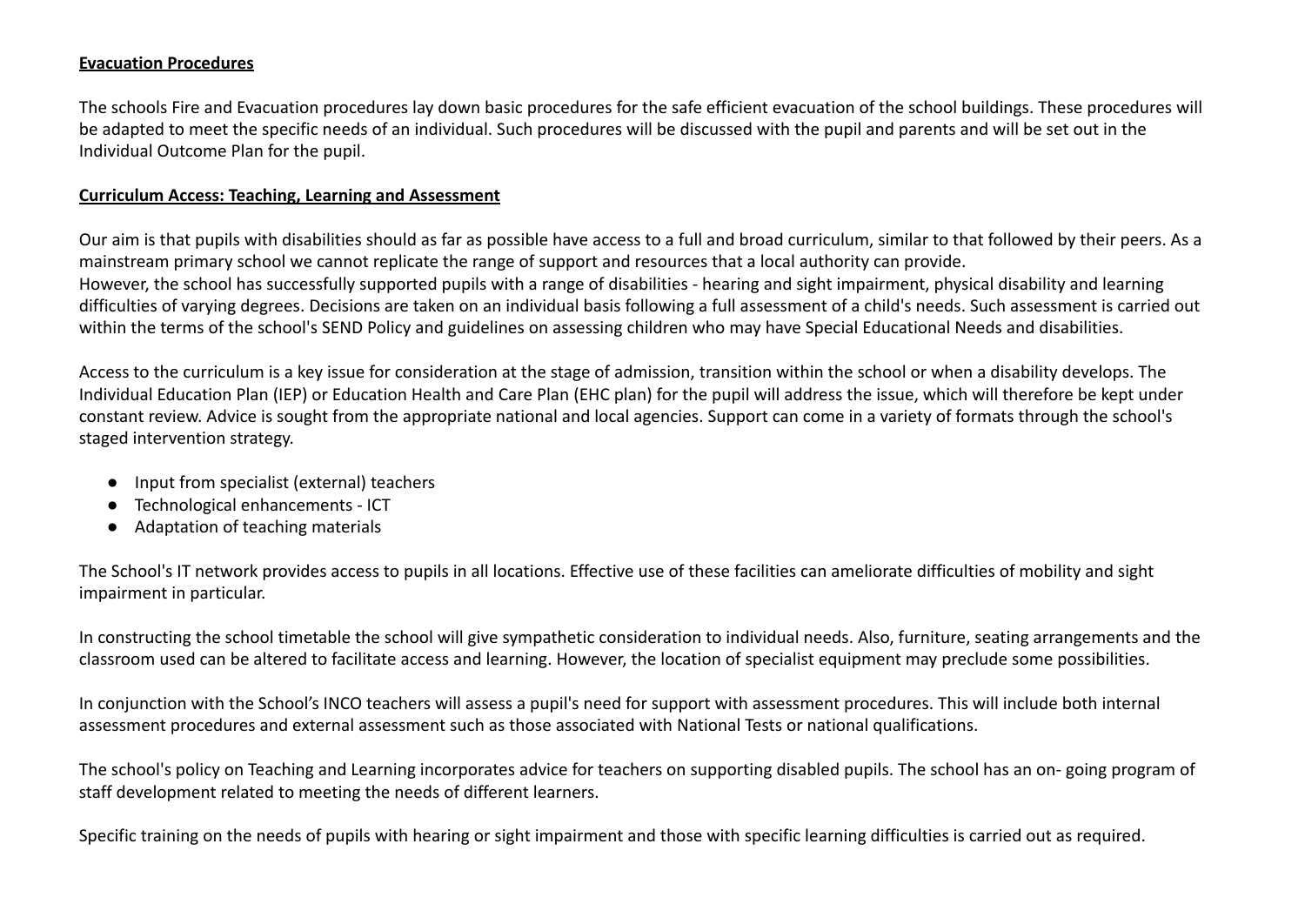### **Informal Curriculum**

Pupils at St Luke and St Philip's Primary School have always been able to participate fully in the wide range of activities offered beyond the Classroom consistent with the limitations imposed by any disability. This has included:

- Outdoor Education
- Sports
- Music
- Clubs and activities
- Excursions and trips

Arrangements for play, recreation and other aspects of a child's social development are incorporated into a child's IEP or IPRA/EHC plan.

The suitability of any event and the need for additional support is risk assessed and discussed fully with parents in advance.

## **Information for Pupils and Parents**

Parents are routinely involved in reviewing provision for their child. The child will also be involved depending on their ability and willingness to participate.

Large print format materials are available when required.

If either pupils or parents have difficulty accessing information normally provided in writing by the school such as handouts, newsletters, homework etc. the school will be happy to consider alternative forms of provision in consultation with Advisory Services.

Source Materials for the new plan:

The priorities of the plan have been identified using a number of sources including:

- Census returns
- End of Key Stage results
- Pupil questionnaires
- Parent Consultations/ questionnaires
- Multi-agency meetings
- Health and Safety Inspections
- Service Reports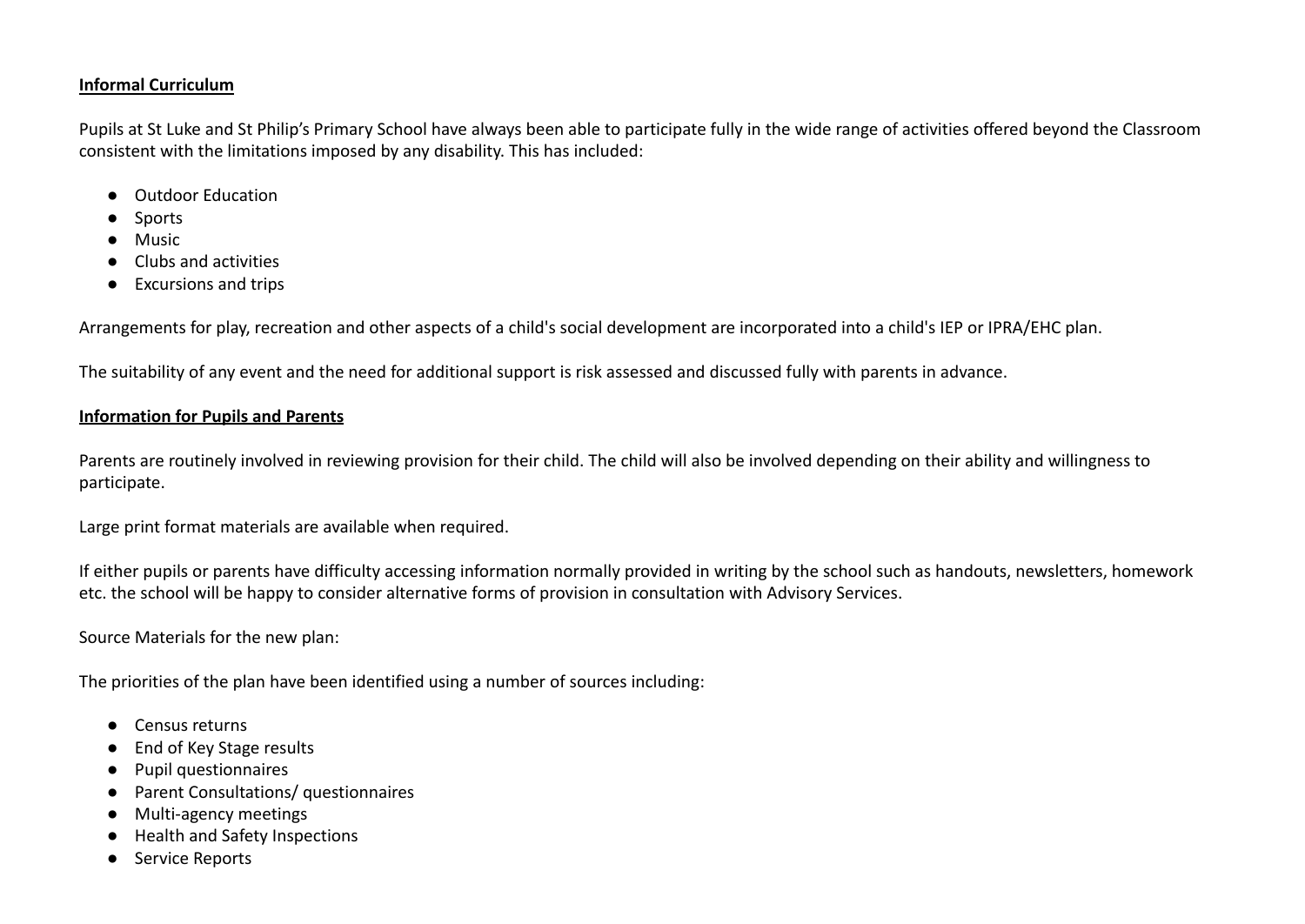It has been written to ensure that the school identifies and prevents discriminating practices which might disadvantage vulnerable groups by creating or exacerbating inequalities and barriers to learning.

Children with disabilities are a potentially vulnerable group who can be disadvantaged if policies, procedures and practices within the school do not take account of, and seek to remove , barriers which could deny them the educational opportunities available to other children.

The Accessibility Plan should be read in conjunction with the following policies, strategies and documents:

- Equal opportunities (including Racial Equality) Policy
- Health & Safety Policy (including procedures for administering medicines/First Aid/ Asthma and Diabetes)
- Medical Policy
- Special Educational Needs Disability Policy
- School Improvement Plan
- Behaviour Policy
- Admissions Policy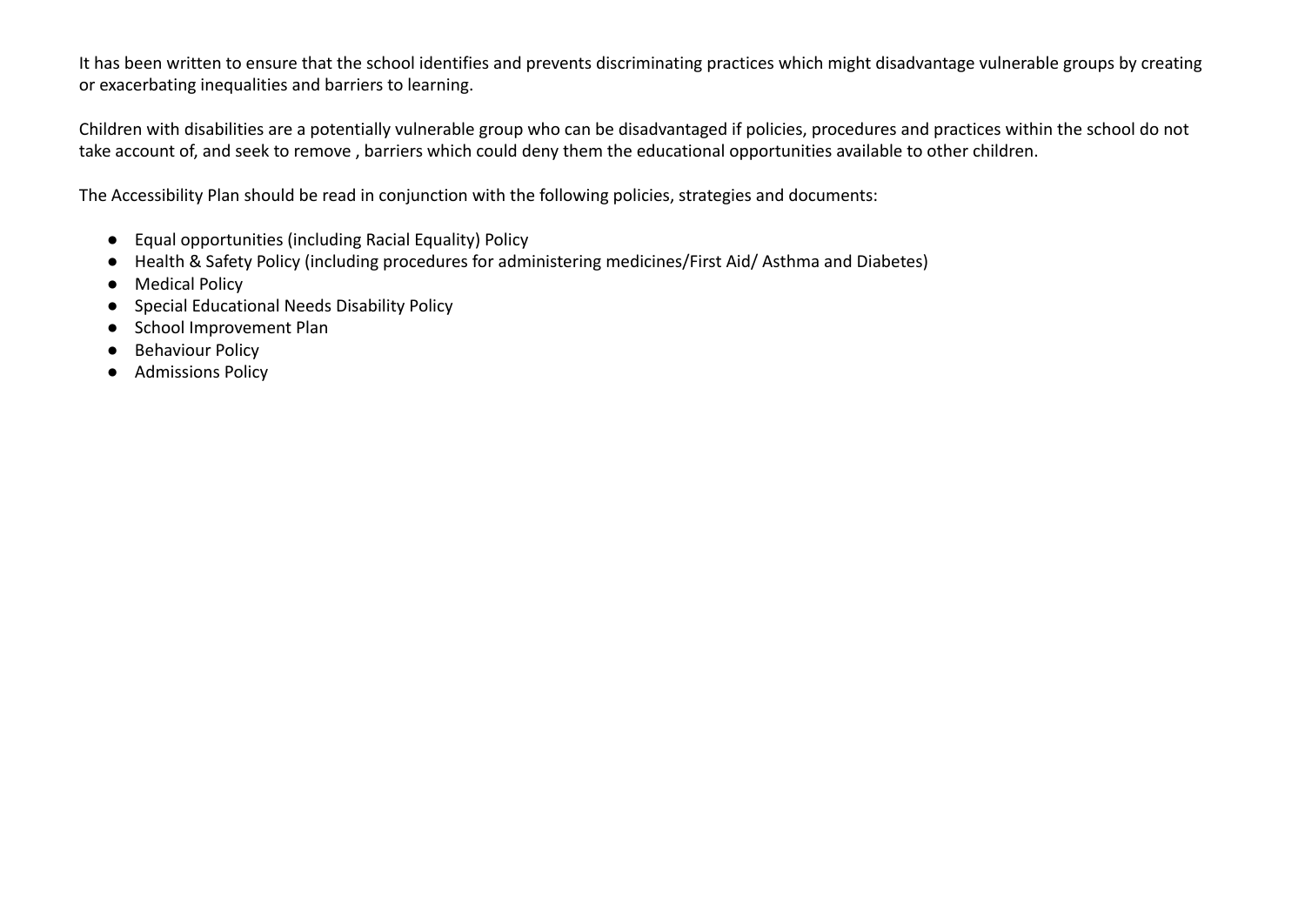# **Action Plans**

It is a requirement that the school's accessibility plan is resourced, implemented, reviewed and revised as necessary and reported on annually. Below are 3 Action Plans which show how the school will address the priorities identified in the plan.

| Action Plan 1: Increasing Physical Access to and within the school.                                 |                                                                                                                                           |                                                                                                                    |                                                     |                                                                                                         |
|-----------------------------------------------------------------------------------------------------|-------------------------------------------------------------------------------------------------------------------------------------------|--------------------------------------------------------------------------------------------------------------------|-----------------------------------------------------|---------------------------------------------------------------------------------------------------------|
| Target                                                                                              | Strategies                                                                                                                                | Outcome                                                                                                            | Timescale                                           | Achievement                                                                                             |
| Improve wheelchair access to KS1<br>cloakroom through the Farmyard<br>larea and KS2 cloakroom area. | Funding to be sourced.                                                                                                                    | Wheelchair access will be improved.                                                                                | Dependent on success<br>of funding<br>applications. |                                                                                                         |
| Classrooms are organised to<br>promote the participation and<br>independence of all pupils.         | Review and implement a<br>preferred layout of furniture<br>and equipment to support<br>the learning process in<br>individual class bases. | Lessons start on time without the<br>need to make adjustments to<br>accommodate the needs of<br>individual pupils. | On going                                            | Increased in access to<br>the National Curriculum<br>and personalised<br>learning for SEND<br>children. |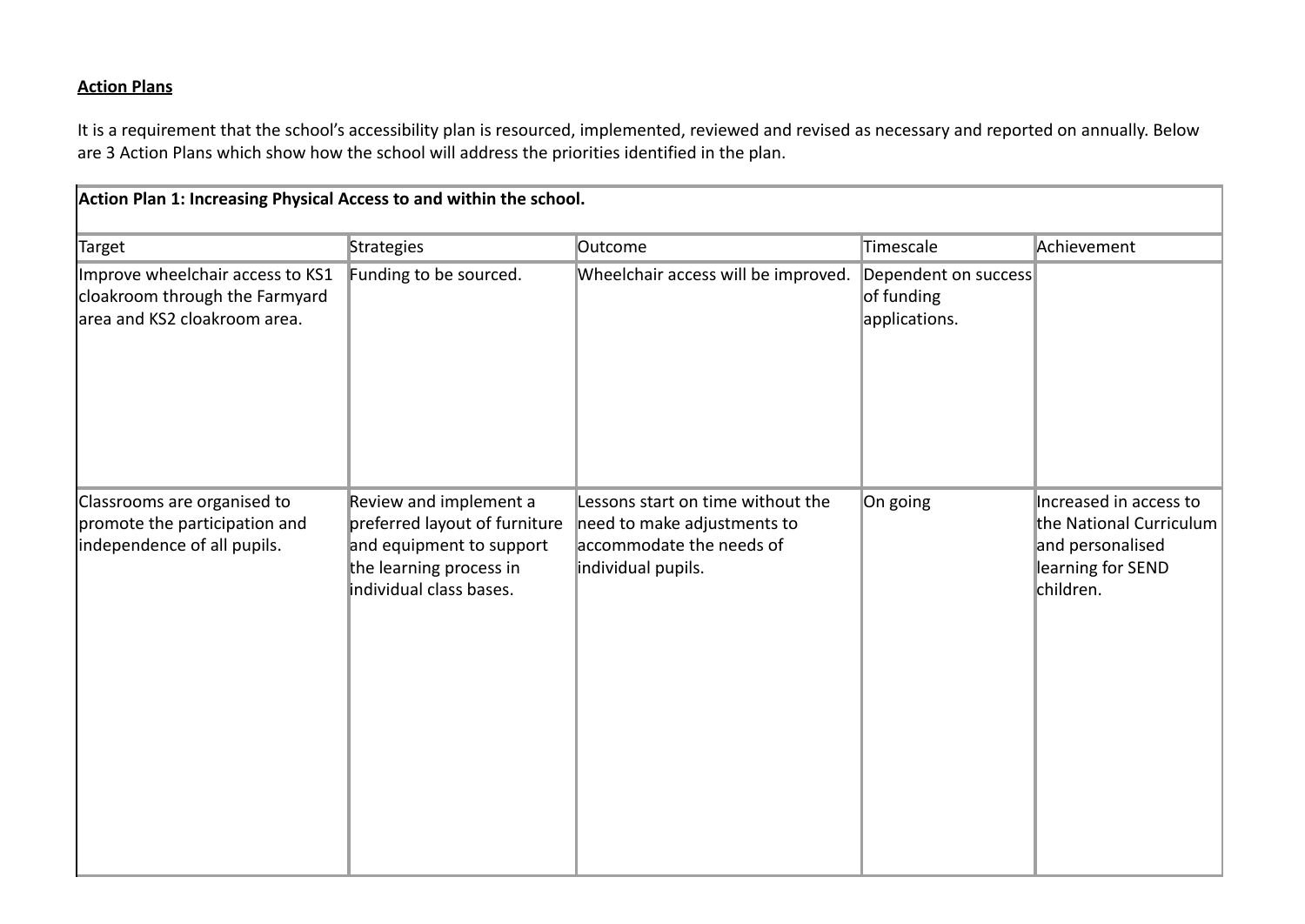| <b>Action Plan 2: Improving Curriculum Access</b>                                                                                                  |                                                                                                                                       |                                                                                                                                                                                                                                                                                                                                                                                                                                          |           |                                                                                                                                    |
|----------------------------------------------------------------------------------------------------------------------------------------------------|---------------------------------------------------------------------------------------------------------------------------------------|------------------------------------------------------------------------------------------------------------------------------------------------------------------------------------------------------------------------------------------------------------------------------------------------------------------------------------------------------------------------------------------------------------------------------------------|-----------|------------------------------------------------------------------------------------------------------------------------------------|
| Target                                                                                                                                             | Strategies                                                                                                                            | <b>Outcome</b>                                                                                                                                                                                                                                                                                                                                                                                                                           | Timescale | Achievement                                                                                                                        |
| Provide training for teachers / TA's<br>on differentiating the curriculum.                                                                         | Undertake an audit of staff<br>training requirements.<br>pupils living with a disability,<br>in terms of basic daily living<br>goals. | All teachers/ TA's are able to more<br>fully meet the requirements of<br>Review the specific needs for disabled children's needs with<br>regards to accessing the curriculum.<br>Teachers to be aware of issues<br>skills, relationships and futuresurrounding children with disability<br>and ensuring they have equality of<br>access to life-preparation learning.<br>To provide support from external<br>agencies and professionals. | On going  | Increased in access to<br>the National Curriculum<br>and personalised<br>learning for SEND<br>children.                            |
| Plan extra-curricular and out of<br>school activities to ensure the<br>participation of the whole range of compliance with legislation.<br>pupils. | Review all out-of -school<br>provision to ensure                                                                                      | Activities conducted in an inclusive<br>environment with providers that<br>comply with all current and future<br>legislative requirements.                                                                                                                                                                                                                                                                                               | On going  | All children to have<br>increased access<br>extra-curricular<br>activities in every class<br>and continuing each<br>academic year. |
| Training for awareness raising of<br>Disability issues where appropriate training for governors, staff,<br>land needed.                            | Provide relevant and current<br>pupils and parents.<br>Discuss issues and support<br>needed for staff through<br>discussion           | All parties involved with the school:<br>governors, staff, pupils and parents<br>aware of issues relating to access.                                                                                                                                                                                                                                                                                                                     | On going  | The community and<br>children in connection<br>with the school will<br>benefit from inclusivity<br>within the school.              |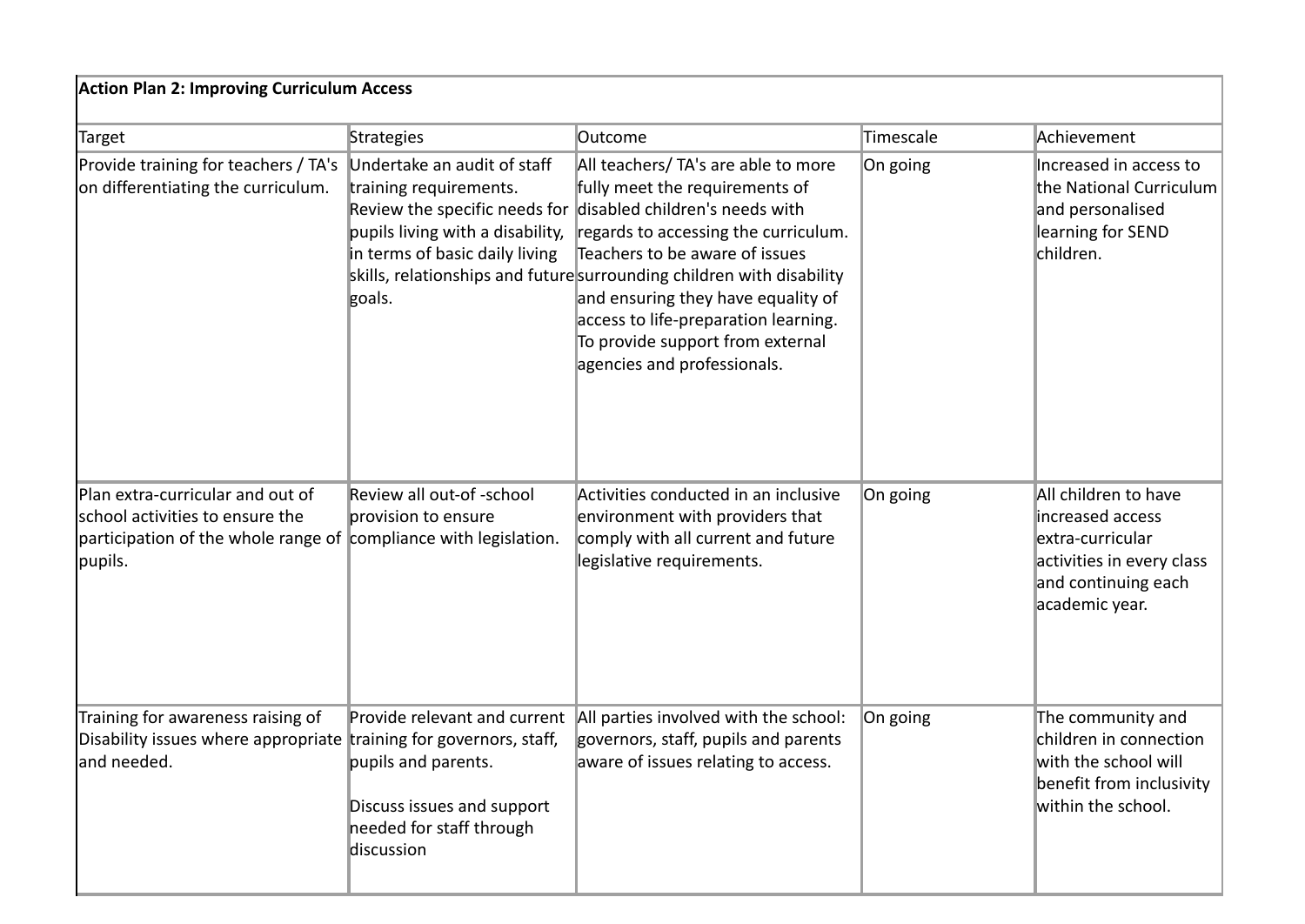| Availability of written materials and The school will make itself<br>resources in alternative forms.                                       | aware of resources and<br>materials available in<br>alternative formats.<br>Liaise SEND service/ Feeder<br>secondary<br>for converting written<br>information (including<br>signage) into<br>alternative formats | The school will be able to provide<br>written information as and when<br>needed for individual pupils. | On going | Teaching and learning<br>improved for SEND<br>pupils.                    |
|--------------------------------------------------------------------------------------------------------------------------------------------|------------------------------------------------------------------------------------------------------------------------------------------------------------------------------------------------------------------|--------------------------------------------------------------------------------------------------------|----------|--------------------------------------------------------------------------|
| Review documentation with a view Seek guidance from HVSS,<br>of ensuring accessibility for pupils<br>with visual impairment.               | <b>SENDSS</b> on alternative<br>formats and use of IT<br>software to produce<br>personalised learning and<br>resources.                                                                                          | Provide information for all when<br>needed.                                                            | On going | Teaching and learning<br>improved for SEND<br>pupils.                    |
| Build positive relationships with<br>people working within school and<br>external professionals to develop<br>strong communication skills. | Arrange training courses.                                                                                                                                                                                        | Awareness of target group and<br>support that can be provided.                                         | On going | School is more effective<br>and clear in meeting the<br>needs of pupils. |
|                                                                                                                                            |                                                                                                                                                                                                                  |                                                                                                        |          |                                                                          |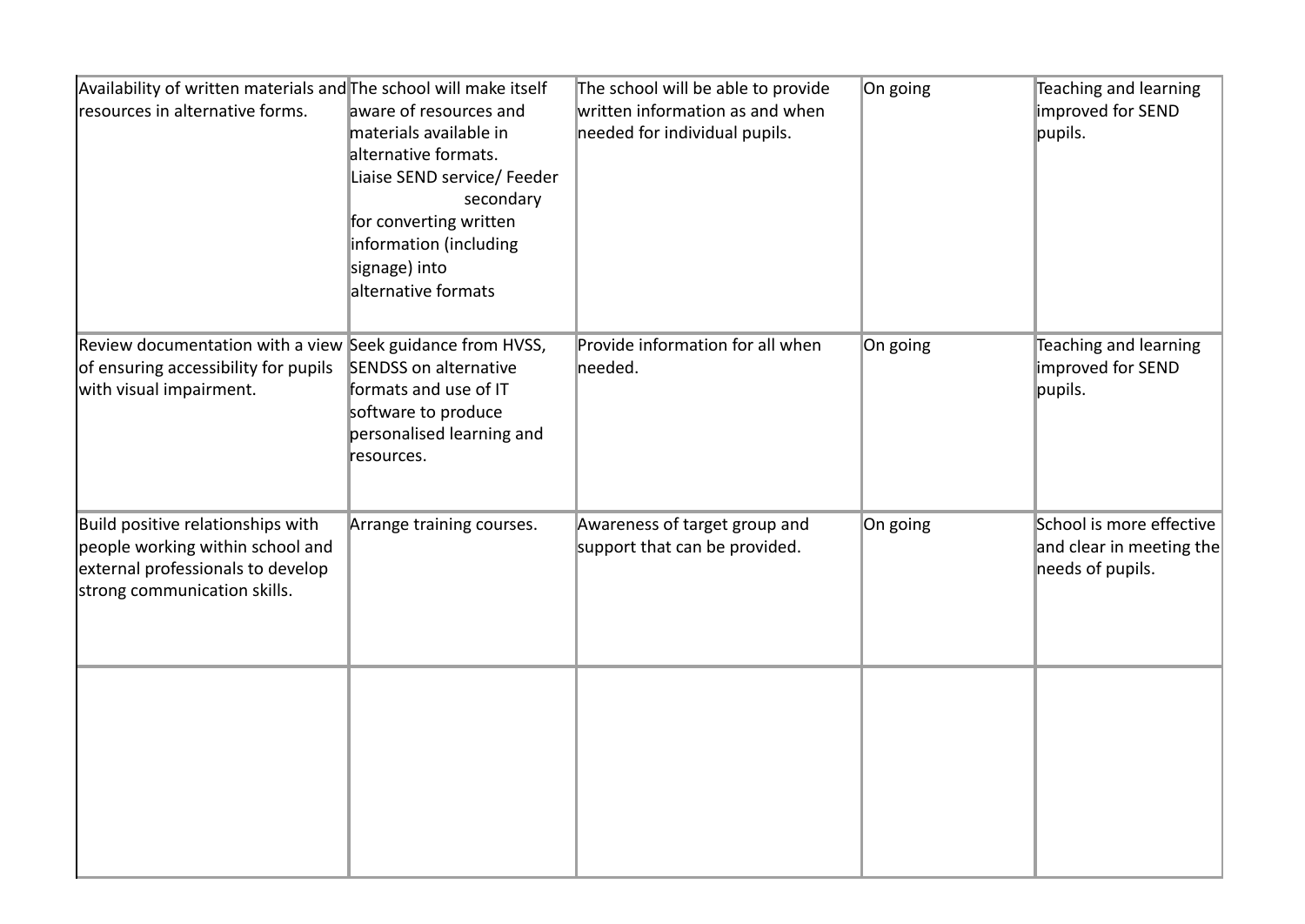| Action Plan 3: Improving Written Information and signage                                                                                                   |                                                                                                                                                                          |                                                                                          |                                                                                      |             |
|------------------------------------------------------------------------------------------------------------------------------------------------------------|--------------------------------------------------------------------------------------------------------------------------------------------------------------------------|------------------------------------------------------------------------------------------|--------------------------------------------------------------------------------------|-------------|
| Target                                                                                                                                                     | Strategies                                                                                                                                                               | <b>Outcome</b>                                                                           | Timescale                                                                            | Achievement |
| Make available school<br>newsletters and other<br>information for parents in<br>alternative formats including<br>Facebook, Twitter, School<br>Website etc. | Review all current school<br>publications and promote the available for all.<br>availability in different<br>formats for those that require<br>it (e.g. larger text etc) | All school information                                                                   | To be arranged immediately<br>depending on the needs of<br>the children and parents. |             |
| Signs clear and helpful to all<br><b>lusers</b>                                                                                                            | Improve signage for all both<br>internally and externally.                                                                                                               | Signs in and around school<br>give clear guidance to all<br>children, staff and visitors | Ongoing                                                                              |             |
| Emergency exit procedures                                                                                                                                  | Review existing provision.                                                                                                                                               | Procedures in place and<br>conforming to current H&S<br>policies and procedures          | Ongoing                                                                              |             |